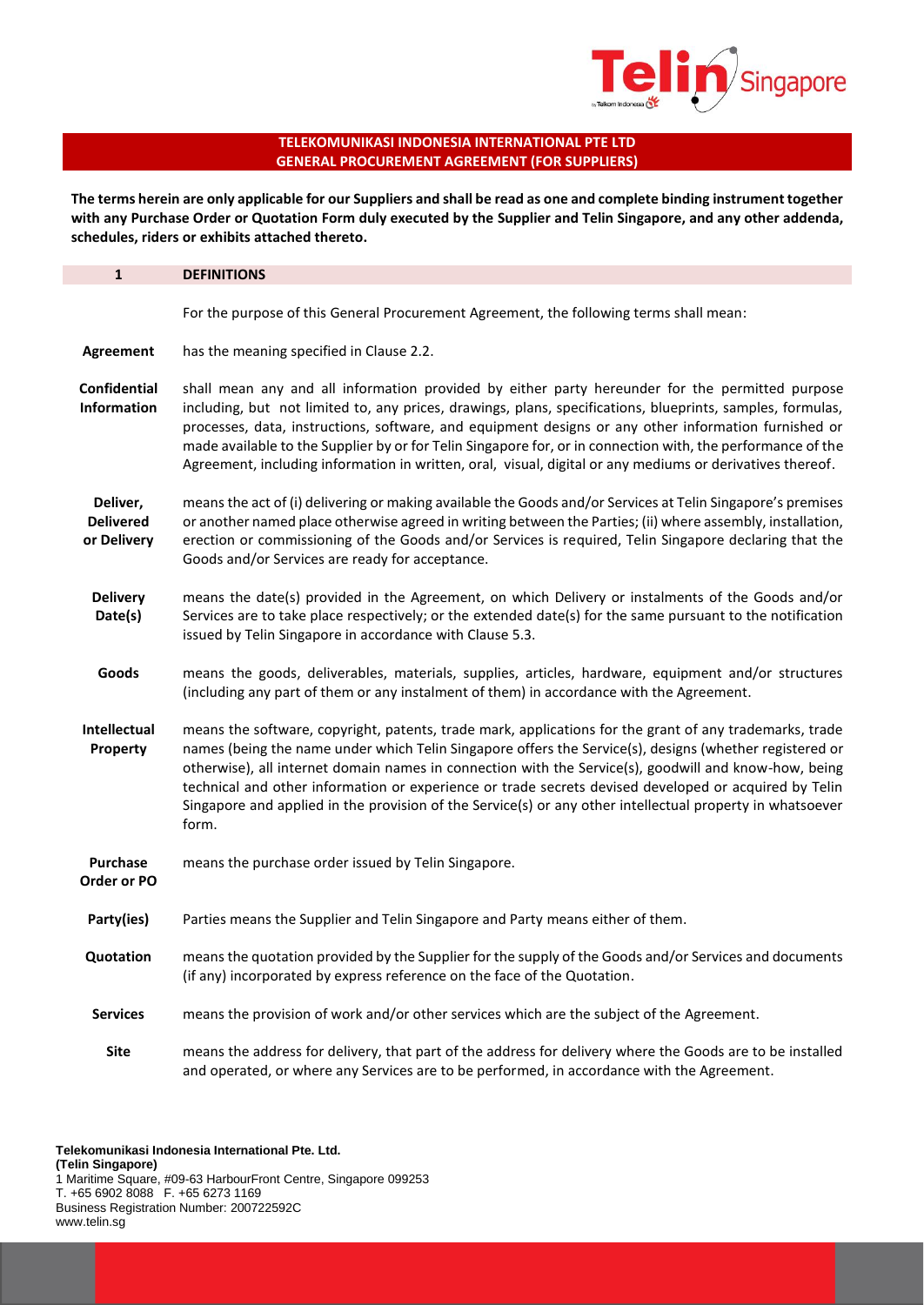**Supplier** means the party supplying Goods and/or Services to Telin Singapore under the Agreement, and includes the successor(s) or representative(s) of such party.

**Suspension** has the meaning specified in Clause 4.3.

**Telin Singapore** means Telekomunikasi Indonesia International Pte. Ltd. (Company Registration No. 200722592C), a company incorporated in Singapore and having its registered office at 1 Maritime Square, #09-63, HarbourFront Centre, Singapore 099253.

**Warranty**  has the meaning specified in Clause 6.1.

**Period**

#### **2 BASIS OF THE PROCUREMENT**

- 2.1 The Supplier shall sell and Telin Singapore shall purchase the Goods and/or Services in accordance with the Agreement.
- 2.2 Agreement means the binding terms comprising:
	- 2.2.1 Any written agreement between the Parties where Parties agree that any of the provisions in this General Procurement Agreement should be superseded with an express reference to this Clause 2.2;
	- 2.2.3 The terms of this General Procurement Agreement; and
	- 2.2.2 The Purchase Order or the Quotation issued by the Supplier and duly signed by Telin Singapore.

Any inconsistencies or conflicts between the documents above-mentioned shall be resolved in the above order of precedence.

- 2.3 This General Procurement Agreement sets forth the complete and final agreement between Telin Singapore and the Supplier in respect of the subject matter hereof. Subject to Clause 2.2, no variation to this General Procurement Agreement shall be binding unless agreed in writing and signed by authorized representatives of the Supplier and Telin Singapore.
- 2.4 Telin Singapore shall instruct the Supplier in writing for the Supplier Services by way of an electronic Purchase Order based on the Supplier's Quotation or proposal for Service. The terms of this General Procurement Agreement shall apply to all Purchase Orders issued by Telin Singapore and shall supersede any terms and conditions indicated in the Supplier's Quotation or proposal for Service.
- 2.5 For the avoidance of doubt, the Purchase Order shall be read together with and form an integral part of this General Procurement Agreement, and its content shall be binding on the Parties.

## **3 SPECIFICATIONS OF GOODS AND/OR SERVICES AND CANCELLATIONS**

- 3.1 The Supplier shall be responsible for ensuring the accuracy of the terms of any Quotation, including any applicable specification therein.
- 3.2 The quantity, quality and description of and any specification for the Goods and/or Services shall be those set out in the Purchase Order and the Quotation duly signed by Telin Singapore.
- 3.3 No Purchase Order which has been accepted by the Supplier may be cancelled, varied or suspended by the Supplier except with written agreement of Telin Singapore and on terms that the Supplier shall indemnify Telin Singapore in full against all loss (including loss of profit), costs, damages, charges and expenses incurred by Telin Singapore as a result of the cancellation, variation or suspension.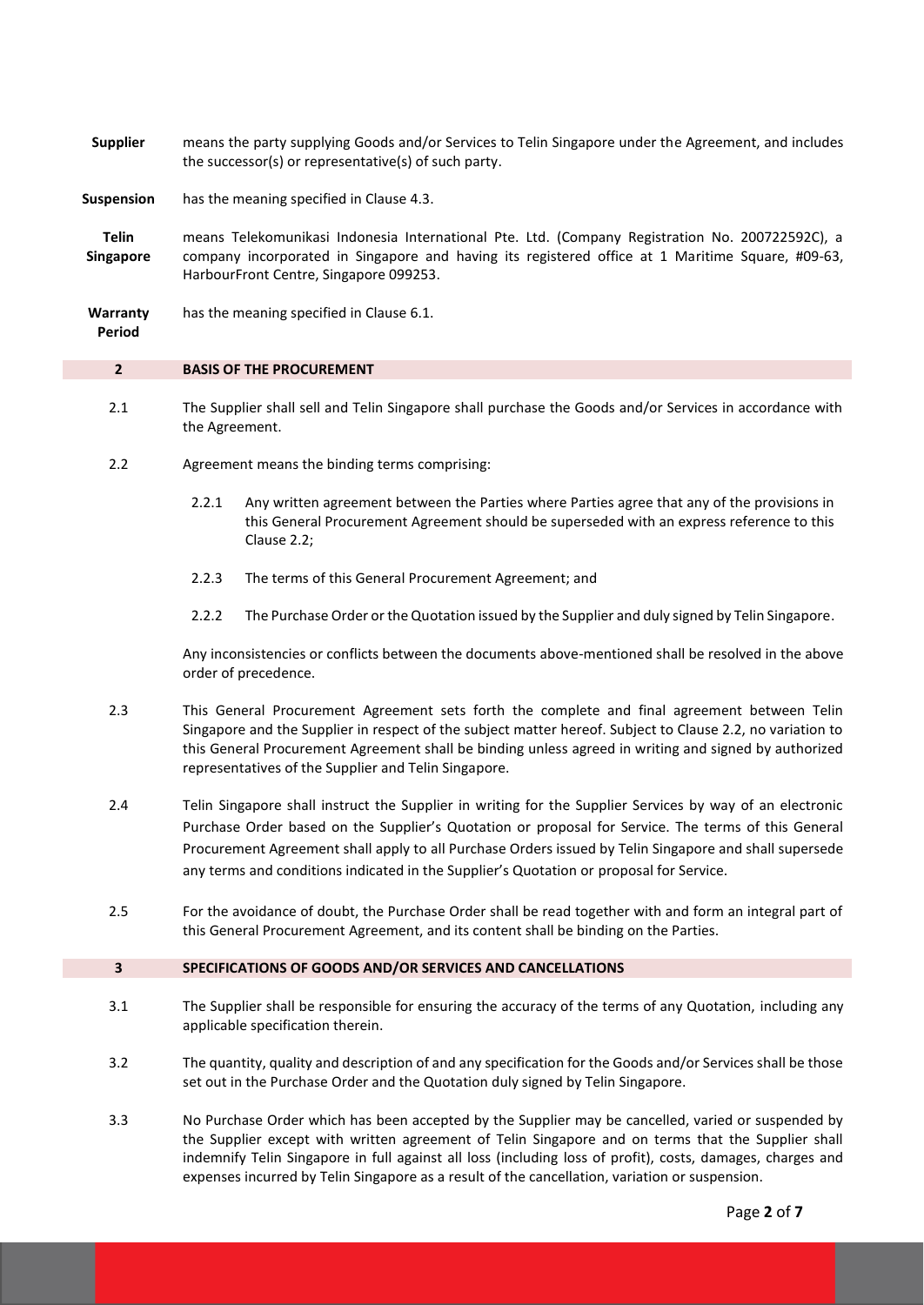## **4 PRICE AND TERMS OF PAYMENT**

- 4.1 All amounts stated in the Purchase Ordershall be the full and final amount and is inclusive of any incidental costs incurred by the Supplier for the purposes and in the course of providing the Goods and/or Services, including but not limited to travel costs, installation costs, and costs for transporting tools and equipment. Telin Singapore shall only be liable to pay the amount stated in the Purchase Order and the applicable taxes, including goods and services tax (or any other imposition of a like nature by whatever name called, at the prevailing rate) thereof.
- 4.2 Telin Singapore shall pay each invoice within sixty (60) days of receipt of invoice, to a bank account nominated in writing by the Supplier.
- 4.3 Payments by Telin Singapore shall not be deemed evidence of acceptance by Telin Singapore of the Goods. After acceptance of the Purchase Order, Telin Singapore reserves the right to suspend or withhold payment if Telin Singapore in its reasonable opinion determines that the Goods and/or Services provided by the Supplier are not in accordance with specifications in the Agreement or any applicable laws ("**Suspension**"). Telin Singapore shall by written notice to the Supplier inform the Supplier of such Suspension. The amounts under Suspension will only be paid to the Supplier, without interest, when, without cost to Telin Singapore, the cause of the withholding has been eliminated.

#### **5 DELIVERY AND INSTALLATION**

- 5.1 Partial delivery/performance of Goods and/or Services is not permissible, unless agreed to in writing by Telin Singapore. Where the Goods/Services are to be delivered/performed in instalments, failure by the Supplier to deliver/perform any one or more of the instalments in accordance with the Agreement shall entitle Telin Singapore to treat the Agreement as a whole as repudiated.
- 5.2 Where in relation to the performance of Services, Telin Singapore shall take reasonable measures to ensure that the Site is suitable for commencement of the Services; except as subjected to the foregoing, the Supplier shall commence the Services on the scheduled date.
- 5.3 **Time is of the essence.** The Delivery Date(s) shall not be extended unless in accordance with the Agreement or otherwise the written agreement of Telin Singapore.

#### **6 WARRANTIES**

- 6.1 The Supplier warrants that it will perform the Services in accordance with the Agreement with reasonable skill and care and in accordance with good industry practices, and by qualified, careful and efficient workers. All Goods will be new unless otherwise specified in the Agreement. All Goods and/or Services shall conform to all applicable laws, rules and regulations, and shall correspond with their specification in the Agreement at the time of delivery and be fit for the purposes of the Agreement, and unless as otherwise specified in the Agreement, will be free from defects in material and workmanship under normal use for a period of twelve (12) months ("**Warranty Period**") from the Delivery Date.
- 6.2 Subject to Clause 6.1, if the Goods/Services are repaired/replaced by the Supplier during the Warranty Period, the period of warranty for repair and replacements shall end at least six (6) months after the end of the Warranty Period.
- 6.3 Where any valid claim in respect of any of the Goods and/or Services which is based on any defect in the quality or condition is notified to the Supplier in accordance with the Agreement, the Supplier's liability includes but is not limited to repairing or replacing the Goods and/or Services (or the part in question) free of charge or refunding to Telin Singapore the price of the defective Goods and/or Services.
- 6.4 The Supplier shall be under no liability under Clauses 6.1 and 6.2, under the following circumstances: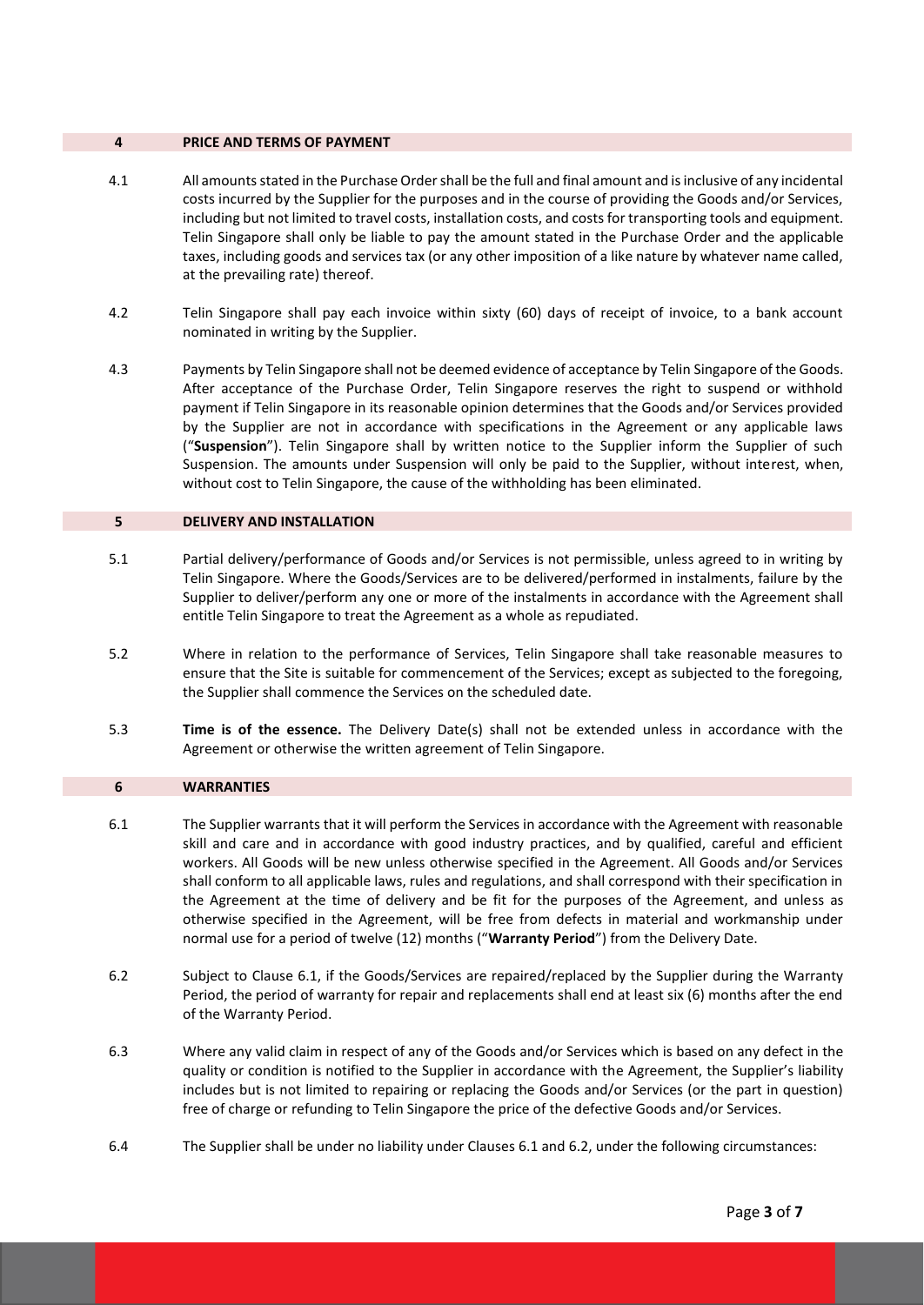6.4.1 If due payment for the Goods and/or Services has not been made by the due date for payment;

and

6.4.2 If Telin Singapore permits persons other representatives of the Supplier to effect any replacement of parts or repairs to the Goods/Services.

## **7 TITLE AND RISK**

- 7.1 Title to the Goods provided under the Agreement shall pass from the Supplier to Telin Singapore upon full payment. The risk of loss or damage to the Goods shall pass from the Supplier to Telin Singapore upon Telin Singapore's acknowledgement of receipt of the Goods.
- 7.2 Notwithstanding Clause 7.1, the risk of loss or damage to the Goods shall be borne by the Supplier from the time the Goods are redelivered by Telin Singapore to the Supplier for the purpose of modification, replacement, repair or rectification until the Goods are so modified, replaced or rectified and delivered again to Telin Singapore.
- 7.3 Title to equipment and all other property at any time furnished by Telin Singapore to the Supplier for the performance of the Agreement shall at all times remain with Telin Singapore.
- 7.4 Risk of loss or damage to the equipment and all other property at any time furnished by Telin Singapore to the Supplier shall vest in the Supplier from the moment the Supplier takes delivery of the equipment or such other property until such time as the equipment or such other property is delivered to Telin Singapore.

## **8 INTELLECTUAL PROPERTY AND CONFIDENTIAL INFORMATION**

- 8.1 All legal and beneficial rights in Telin Singapore's Intellectual Property and Confidential Information which Telin Singapore provides to the Supplier (if any) will remain at all times the property and rights of Telin Singapore. The Supplier shall not, without the express written consent of Telin Singapore, in any manner make known or communicate any Confidential Information or any information concerning the Goods/Services to any third party except as otherwise provided in the Agreement. The Supplier shall not employ any such Confidential Information for its own use nor for any third party other than as agreed under the Agreement.
- 8.2 The Supplier shall not refer to Telin Singapore or the subject matter of this Agreement directly or indirectly in its advertising or promotional materials without the prior express written consent of Telin Singapore on each occasion.
- 8.3 Telin Singapore grants the Supplier a non-exclusive, non-transferable license to use such Intellectual Property (if any) for the sole purpose of the performance of the Agreement. The Supplier shall not reproduce, modify, adapt, translate, reverse engineer or disassemble any part of the Intellectual Property.
- 8.4 The Supplier warrants that the Goods/Services furnished hereunder, and the intended use thereof, do not infringe, misappropriate or otherwise violate any patent, copyright, trademark or other intellectual property rights of others. In the event that any suit or proceeding alleging any such violation is brought or threatened against Telin Singapore or any of its agents or employees, the Supplier agrees that it will, upon notification of the commencement or threat of any such suit or proceeding, promptly assume the defence thereof, and fully pay and indemnify Telin Singapore all costs in connection with such actual or threatened suit or proceeding, including any legal costs.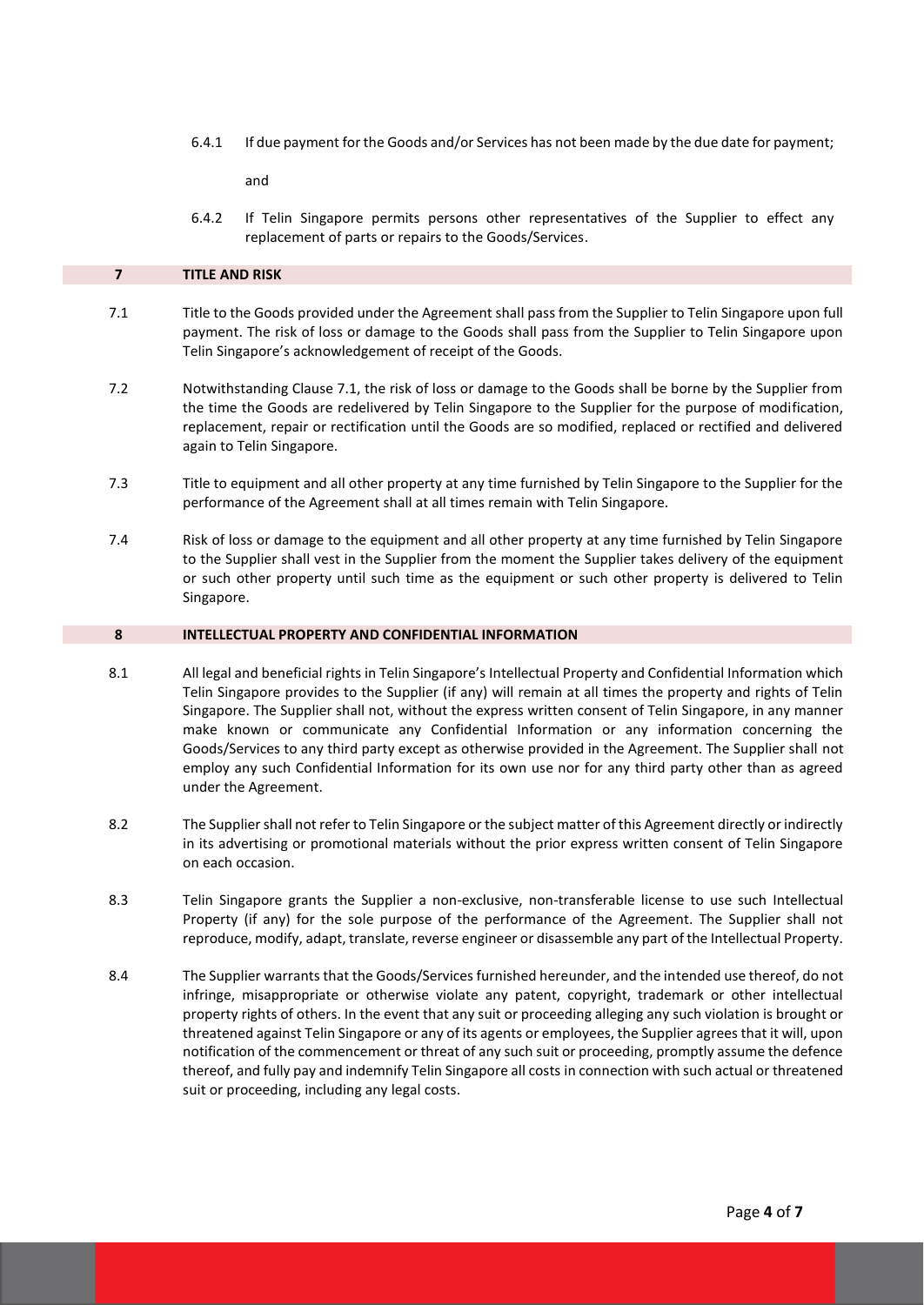#### **9 INDEMNITY**

9.1 The Supplier shall indemnify and hold harmless Telin Singapore from and against all liabilities, claims, damages, losses, judgments (including but not limited to legal costs on a full indemnity basis), costs and expenses of any nature whatsoever or causes of action arising out of or in connection with the Agreement suffered or may be suffered by Telin Singapore arising out of or in connection with the negligence or default or breach of any of the provisions of the Agreement for bodily injury (including death) or damage to tangible property caused by the negligence or willful misconduct of the Supplier, its employees, agents, contractors or invitees. This Clause 9 shall survive termination of the Agreement.

### **10 INSURANCE**

- 10.1 The Supplier shall maintain and cause the Supplier's subcontractors, if any, to maintain during the term of the Agreement:
	- (a) a comprehensive public liability insurance policy with a reputable insurance company against claims for personal injury, death or property damage or loss arising out of or in connection with the Supplier's operations for the purposes of this Agreement for a sum of not less than S\$3 million (or such other amount as may be specified by Telin Singapore from time to time) in respect of any one (1) occurrence without limit on the number of claims; and
	- (b) adequate all risks insurance policy with a reputable insurance company on all equipment and property belonging to the Supplier in Telin Singapore's premises against loss or damage by fire, flood water damage or discharge from the sprinkler system, and shall cause Telin Singapore to be named as joint insured, contain a provision for waiver of subrogation against Telin Singapore and its affiliates and the usual cross-liability clause. Where applicable, the Supplier shall bear the full cost of all deductibles payable for any insurance claim under the insurance policies.
- 10.2 On the date of the Agreement and every anniversary thereof, the Supplier shall provide Telin Singapore with copies of the insurance certificates confirming the insurance policies maintained by the Supplier pursuant to the Agreement.
- 10.3 This Clause 10 shall survive termination of the Agreement.

#### **11 TERMINATION AND SUSPENSION**

- 11.1 In the event that:
	- 11.1.1 the Supplier makes any arrangement with its creditors or becomes bankrupt or goes into liquidation (otherwise than for the purposes of amalgamation or reconstruction) or have an order made or resolution passed for such winding-up or shall otherwise become insolvent or make such proposal, assignment or arrangement for the benefit of its creditors or have a receiver or manager appointed over its affairs or have an application made to court for the appointment of a judicial manager or be placed under a judicial management order;
	- 11.1.2 an encumbrancer takes possession of, or a receiver is appointed over, any of the property or assets of the Supplier;
	- 11.1.3 the Supplier ceases, or threatens to cease, to carry on business; or
	- 11.1.4 there is a change in control of the Supplier ("control" being the ability to direct the affairs of the Supplier whether by virtue of contract, ownership of shares or otherwise howsoever) which in the reasonable opinion of Telin Singapore adversely affects the position, rights or interests of Telin Singapore;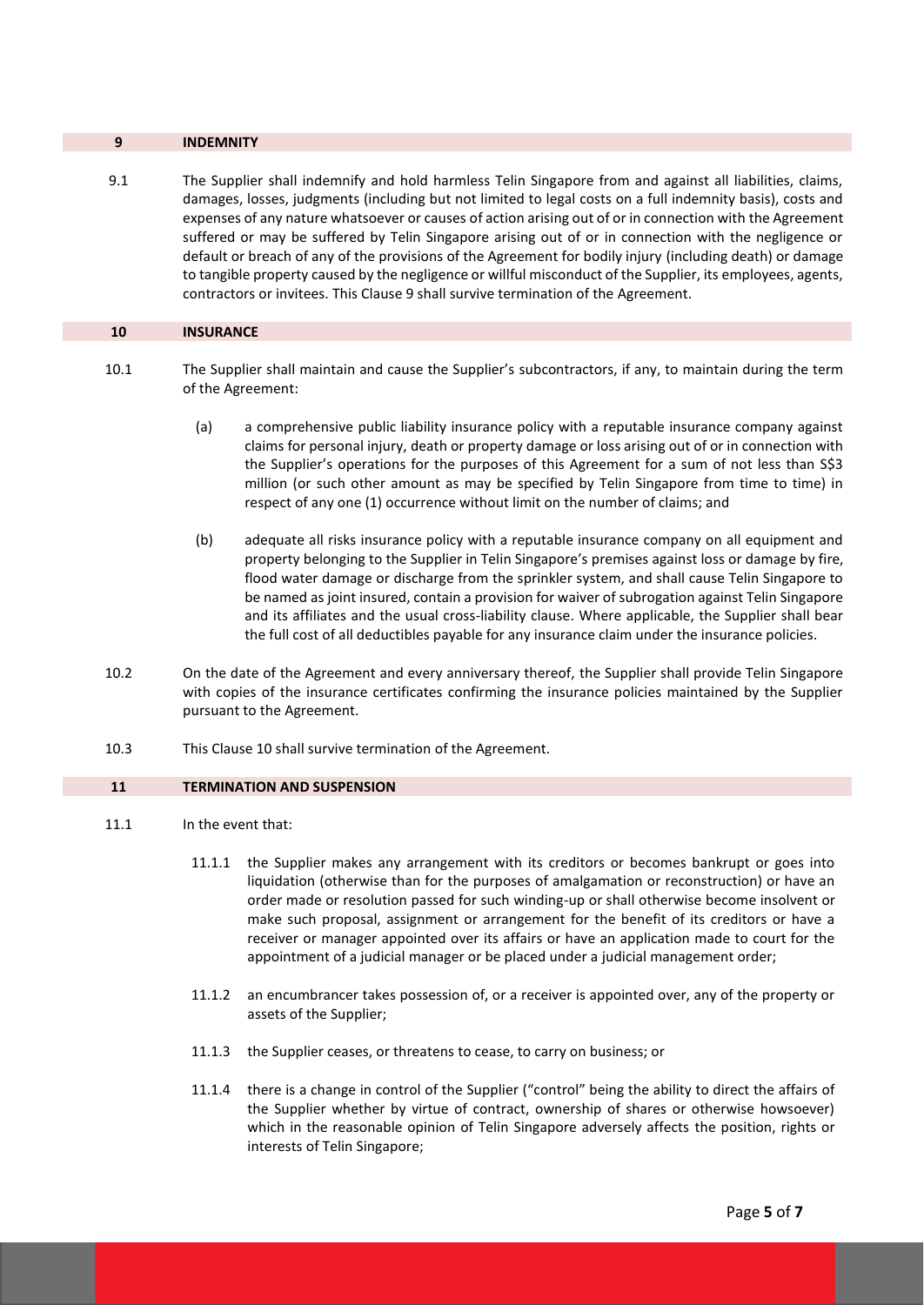Telin Singapore shall be entitled to, by issuance of a written notice, terminate the Agreement forthwith, or suspend the performance of its obligations under the Agreement.

- 11.2 In the event that the Supplier is in breach of the Agreement other than due to circumstances described in Clause 11 of this General Procurement Agreement, it shall constitute sufficient cause for Telin Singapore, at its option to (i) terminate this Agreement either in whole or in part; or (ii) by issuance of a written notice, suspend the performance of its obligations under the Agreement, upon which the Supplier shall remedy the breach(es) within fourteen (14) days of the notice, failing which shall result in the termination of the Agreement forewith a written notice to the Supplier.
- 11.3 In the event that the Agreement is terminated pursuant to Clauses 11.1 or 11.2 of this General Procurement Agreement, Telin Singapore shall, in addition and without prejudice to the remedies in Clauses 11.1 and 11.2, be entitled to recover from the Supplier all losses and damages, which shall include but are not limited to all costs, expenses and liabilities reasonably incurred by Telin Singapore as well as any costs, expenses and liabilities in expectation of the completion of the procurement of the Goods and/or Services. Termination of the Agreement by Telin Singapore shall not discharge the Supplier from any existing obligation accrued due on or prior to the date of termination.
- 11.4 The rights and remedies granted to Telin Singapore are in addition to, and shall not limit or affect, any other rights or remedies available at law or in equity.

### **12 FORCE MAJEURE**

12.1 Neither Party shall be liable to the other Party in breach of the Agreement if such breach was due to Force Majeure. "Force Majeure" means any unforeseen event beyond the reasonable control of the Parties including but not limited to, fire, explosion, flood, act of God, terrorism, war, riot, labour dispute, strike, pandemic, act of government or any authorities, earthquake, hurricane or other exceptional weather conditions or natural disasters. The Party claiming Force Majeure shall promptly without delay inform the other Party in writing, furnish sufficient proof of the occurrence and duration of such Force Majeure, and also use all reasonable endeavors to remedy and mitigate the impact of the Force Majeure. Without prejudice to other provisions of the Agreement, where the Force Majeure continues for more than thirty (30) days, either Party shall have the right to terminate the Agreement.

### **13 MISCELLANEOUS PROVISIONS**

- 13.1 Telin Singapore shall be entitled to transfer (by way of novation or assignment) all its rights and interests under the Agreement.
- 13.2 The Agreement may not be assigned by the Supplier in whole or in part without the prior written consent of Telin Singapore.
- 13.3 The Parties shall comply with all relevant laws, rules and regulations and by-laws affecting their obligations and the performance of the Agreement. The Supplier shall furnish to Telin Singapore, upon request, all information and documentation required to enable Telin Singapore to comply with all laws, rules, regulations and requirements under the Agreement.
- 13.4 Unless otherwise agreed in writing, all notices and communications to a Party hereunder shall be in writing and personally delivered to such Party's address designated in the Purchase Order or sent via e-mail to the e-mail designated for such Party in the Purchase Order.
- 13.5 A failure or delay by a party to exercise any right or remedy provided under the Agreement or by law shall not constitute a waiver of that or any other right or remedy, nor shall it prevent or restrict any further exercise of that or any other right or remedy. No single or partial exercise of any right or remedy provided under this Agreement or by law shall prevent or restrict the further exercise of that or any other right or remedy.